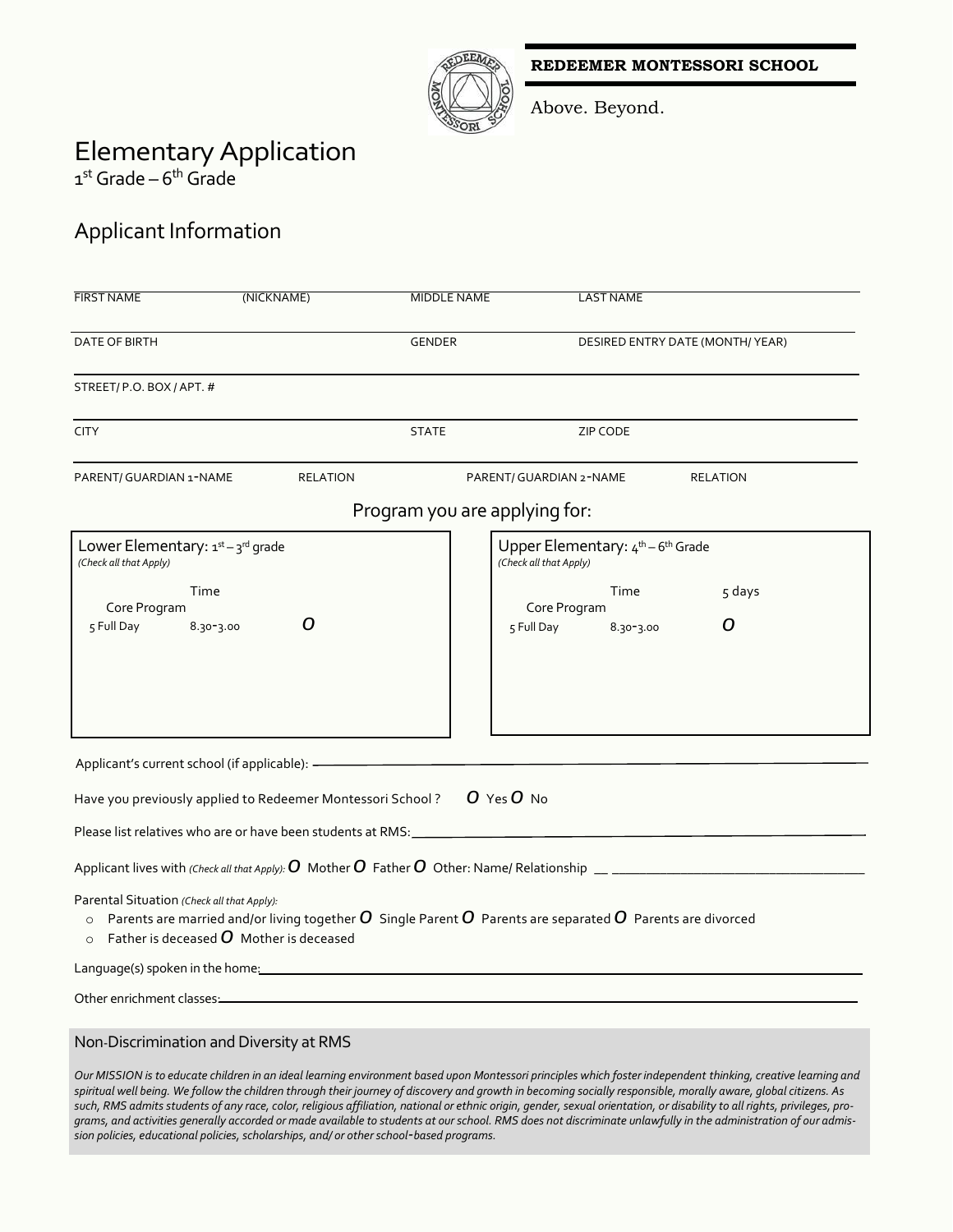# Elementary Application for

|                                                                                    |                                                                                                                                                                                                                                | <b>FIRST NAME</b>       | (NICKNAME)       | <b>LAST NAME</b> |
|------------------------------------------------------------------------------------|--------------------------------------------------------------------------------------------------------------------------------------------------------------------------------------------------------------------------------|-------------------------|------------------|------------------|
| Family Information                                                                 |                                                                                                                                                                                                                                |                         |                  |                  |
| Parent/ Guardian I                                                                 |                                                                                                                                                                                                                                |                         |                  |                  |
| <b>FIRST NAME</b>                                                                  | (NICKNAME)                                                                                                                                                                                                                     |                         | <b>LAST NAME</b> |                  |
| ADDRESS: STREET/P.O. BOX/APT. #                                                    |                                                                                                                                                                                                                                |                         |                  |                  |
| ADDRESS: CITY                                                                      | <b>STATE</b>                                                                                                                                                                                                                   | <b>ZIP CODE</b>         |                  |                  |
| PHONE: HOME                                                                        | <b>WORK</b>                                                                                                                                                                                                                    |                         | MOBILE-CELL      |                  |
| <b>EMAIL ADDRESS:</b>                                                              |                                                                                                                                                                                                                                |                         |                  |                  |
| <b>OCCUPATION/TITLE</b>                                                            | <b>EMPLOYER</b>                                                                                                                                                                                                                |                         |                  |                  |
| <b>EMPLOYER ADDRESS</b>                                                            | <b>EMPLOYER CITY</b>                                                                                                                                                                                                           | <b>STATE</b>            | ZIP CODE         |                  |
| HIGH SCHOOL ATTENDED                                                               |                                                                                                                                                                                                                                | <b>COLLEGE ATTENDED</b> | DEGREE(S) EARNED |                  |
| COMMUNITY, PHILANTHROPIC, OR SOCIAL ORGANIZATIONS                                  |                                                                                                                                                                                                                                |                         |                  |                  |
| WHAT SKILLS, INTERESTS, OR TALENTS WOULD YOU LIKE TO SHARE WITH THE RMS COMMUNITY? |                                                                                                                                                                                                                                |                         |                  |                  |
| HOW WOULD YOU LIKE TO GET INVOLVED WITH THE RMS COMMUINITY (VOLUNTEER, ETC.)?      |                                                                                                                                                                                                                                |                         |                  |                  |
| Parent/ Guardian 2                                                                 |                                                                                                                                                                                                                                |                         |                  |                  |
|                                                                                    |                                                                                                                                                                                                                                |                         |                  |                  |
| <b>FIRST NAME</b>                                                                  | (NICKNAME)                                                                                                                                                                                                                     |                         | <b>LAST NAME</b> |                  |
| ADDRESS: STREET/ P.O. BOX / APT. #                                                 |                                                                                                                                                                                                                                |                         |                  |                  |
| ADDRESS: CITY                                                                      | <b>STATE</b>                                                                                                                                                                                                                   | ZIP CODE                |                  |                  |
| PHONE: HOME                                                                        | <b>WORK</b>                                                                                                                                                                                                                    |                         | MOBILE-CELL      |                  |
| <b>EMAIL ADDRESS:</b>                                                              |                                                                                                                                                                                                                                |                         |                  |                  |
| OCCUPATION/ TITLE EMPLOYER                                                         |                                                                                                                                                                                                                                |                         |                  |                  |
| <b>EMPLOYER ADDRESS</b>                                                            | EMPLOYER CITY STATE STATE STATE STATE STATE STATE STATE STATE STATE STATE STATE STATE STATE STATE STATE STATE STATE STATE STATE STATE STATE STATE STATE STATE STATE STATE STATE STATE STATE STATE STATE STATE STATE STATE STAT |                         |                  |                  |
| <b>HIGH SCHOOL ATTENDED</b>                                                        | COLLEGE ATTENDED THE DEGREE (S) EARNED                                                                                                                                                                                         |                         |                  |                  |
| COMMUNITY, PHILANTHROPIC, OR SOCIAL ORGANIZATIONS                                  |                                                                                                                                                                                                                                |                         |                  |                  |
| WHAT SKILLS, INTERESTS, OR TALENTS WOULD YOU LIKE TO SHARE WITH THE RMS COMMUNITY? |                                                                                                                                                                                                                                |                         |                  |                  |
| HOW WOULD YOU LIKE TO GET INVOLVED WITH THE RMS COMMUINITY (VOLUNTEER, ETC.)?      |                                                                                                                                                                                                                                |                         |                  |                  |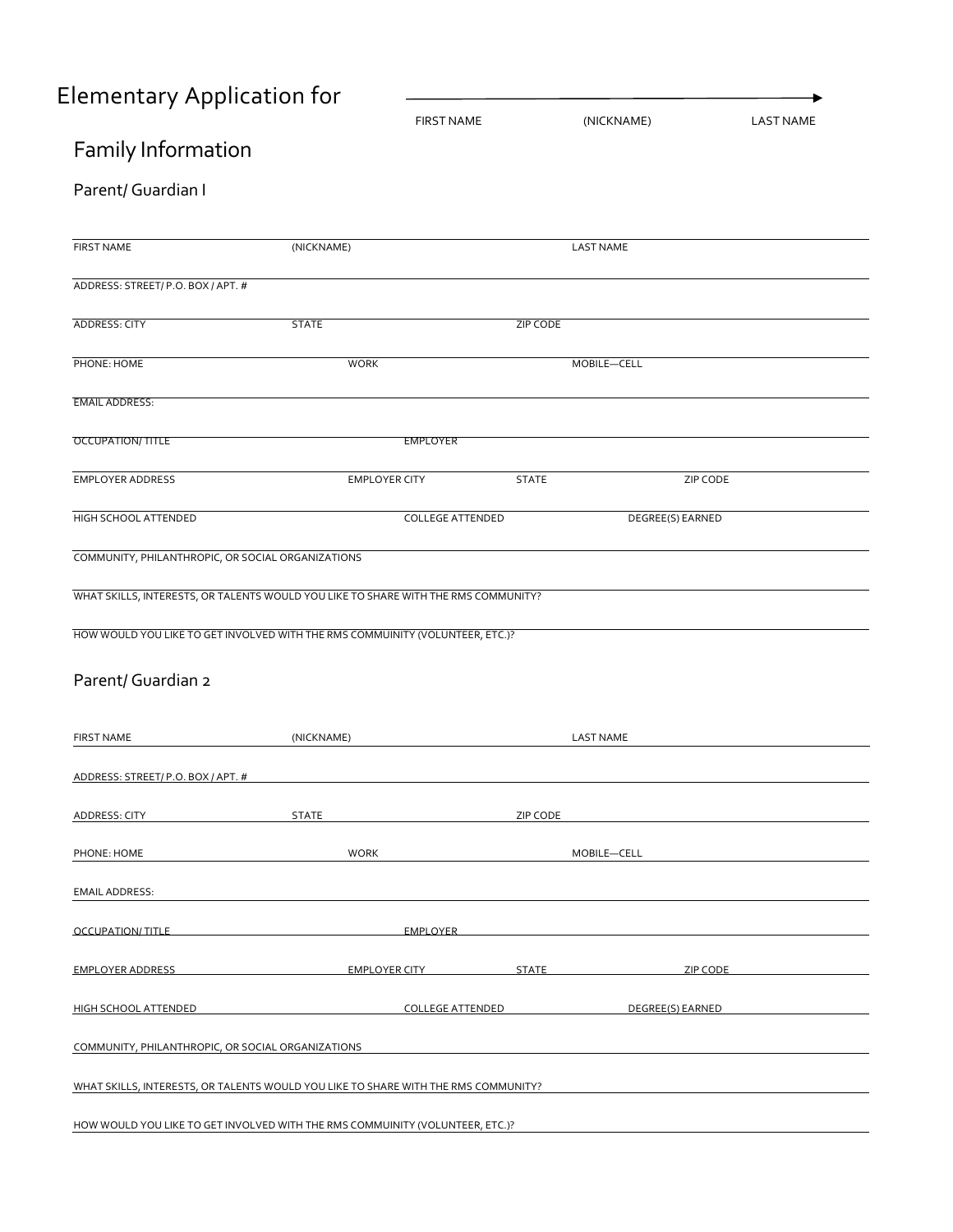# Elementary Application for

|                                                                                                                      | <b>FIRST NAME</b> | (NICKNAME) | <b>LAST NAME</b> |
|----------------------------------------------------------------------------------------------------------------------|-------------------|------------|------------------|
| About Your Child                                                                                                     |                   |            |                  |
|                                                                                                                      |                   |            |                  |
| Please write three words that best describe your child:                                                              |                   |            |                  |
| Tell us about your child's strengths and stretches:                                                                  |                   |            |                  |
|                                                                                                                      |                   |            |                  |
|                                                                                                                      |                   |            |                  |
| How do you feel your child copes with transitions at this point?                                                     |                   |            |                  |
|                                                                                                                      |                   |            |                  |
|                                                                                                                      |                   |            |                  |
|                                                                                                                      |                   |            |                  |
| How does your child handle challenges or conflict? What frustrates him/her? How is he/ she best supported by adults? |                   |            |                  |
|                                                                                                                      |                   |            |                  |
|                                                                                                                      |                   |            |                  |
| What activities do you share as a family?                                                                            |                   |            |                  |
|                                                                                                                      |                   |            |                  |
| How does your child like to spend his or her unstructured time?                                                      |                   |            |                  |
|                                                                                                                      |                   |            |                  |
| How would you describe your parenting style?                                                                         |                   |            |                  |
|                                                                                                                      |                   |            |                  |
| Tell us about your aspirations for your child's development (physical, cognitive, social/ emotional)                 |                   |            |                  |
|                                                                                                                      |                   |            |                  |
|                                                                                                                      |                   |            |                  |
| What would you especially like to have your child experience in a Montessori setting?                                |                   |            |                  |
|                                                                                                                      |                   |            |                  |
|                                                                                                                      |                   |            |                  |
|                                                                                                                      |                   |            |                  |
| What are the expectations of the school that you choose for your child?                                              |                   |            |                  |
|                                                                                                                      |                   |            |                  |
| Has the applicant ever had individually administered testing or received early intervention services? $O$ Yes        |                   |            | $O$ No           |
|                                                                                                                      |                   |            |                  |
| If yes, please describe:                                                                                             |                   |            |                  |
|                                                                                                                      |                   |            |                  |

 $\ddot{\phantom{1}}$